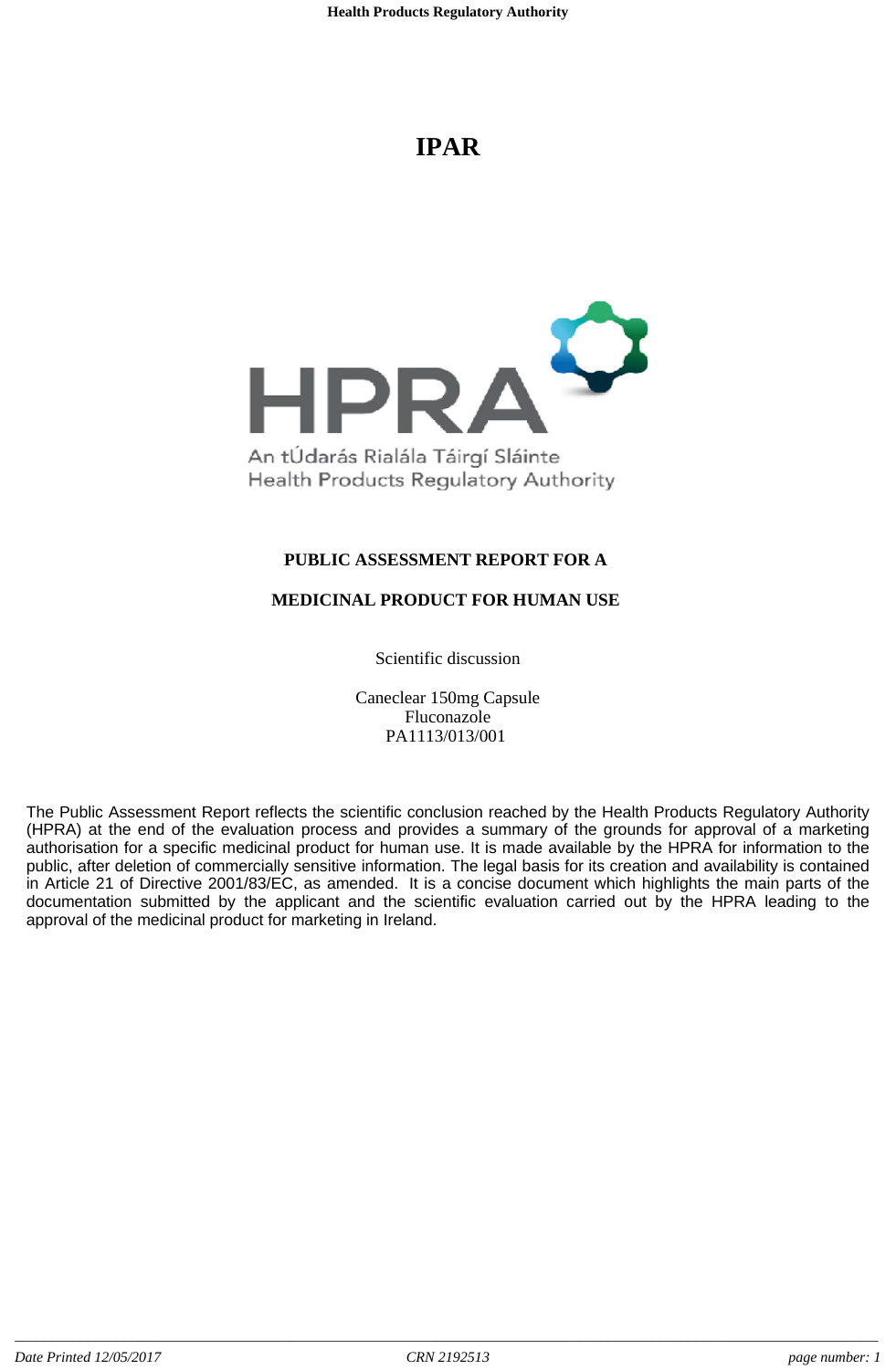# **I INTRODUCTION**

Based on the review of the data on quality, safety and efficacy, the HPRA has granted a marketing authorisation for Caneclear 150mg capsules, from Phoenix Labs on the 18<sup>th</sup> December 2012 for

- Acute vaginal candidiasis when local therapy is not appropriate.
- Candidal balanitis when local therapy is not appropriate.

The application for Caneclear was submitted as a new national application.

The Summary of Product Characteristics for (SPC) for this medicinal product is available on the HPRA's website at WWW.HPRA.IE

| Name of the product                               | Caneclear 150mg Capsule |
|---------------------------------------------------|-------------------------|
| Name(s) of the active substance(s) $(INN)$        | <b>FLUCONAZOLE</b>      |
| Pharmacotherapeutic classification (ATC code)     | J02AC01                 |
| Pharmaceutical form and strength(s)               | 150mg                   |
| Marketing Authorisation Number(s) in Ireland (PA) | PA 1113/013/001         |
| <b>Marketing Authorisation Holder</b>             | Phoenix Labs            |

# **II QUALITY ASPECTS**

#### **II.1. Introduction**

This application is for Caneclear 150mg Capsules.

#### **II.2 Drug substance**

The active substance is fluconazole, an established active substance described in the European Pharmacopoeia, and is manufactured in accordance with the principles of Good Manufacturing Practice (GMP)

The active substance specification is considered adequate to control the quality and meets current pharmacopoeial requirements. Batch analytical data demonstrating compliance with this specification has been provided.

#### **II.3 Medicinal product**

#### P.1 Composition

Hard gelatin, blue coloured, size "1" capsules.

Composition of the medicinal product is Fluconazole 150mg with following excipients: Capsule contents: Lactose, Maize Starch, Colloidal silicon dioxide, Magnesium stearate, Sodium laurilsulfate Capsule Shell: Patent blue V (E131), Titanium dioxide (E171), Methyl parahydroxybenzoate, Propyl parahydroxybenzoate, Gelatin.

#### P.2 Pharmaceutical Development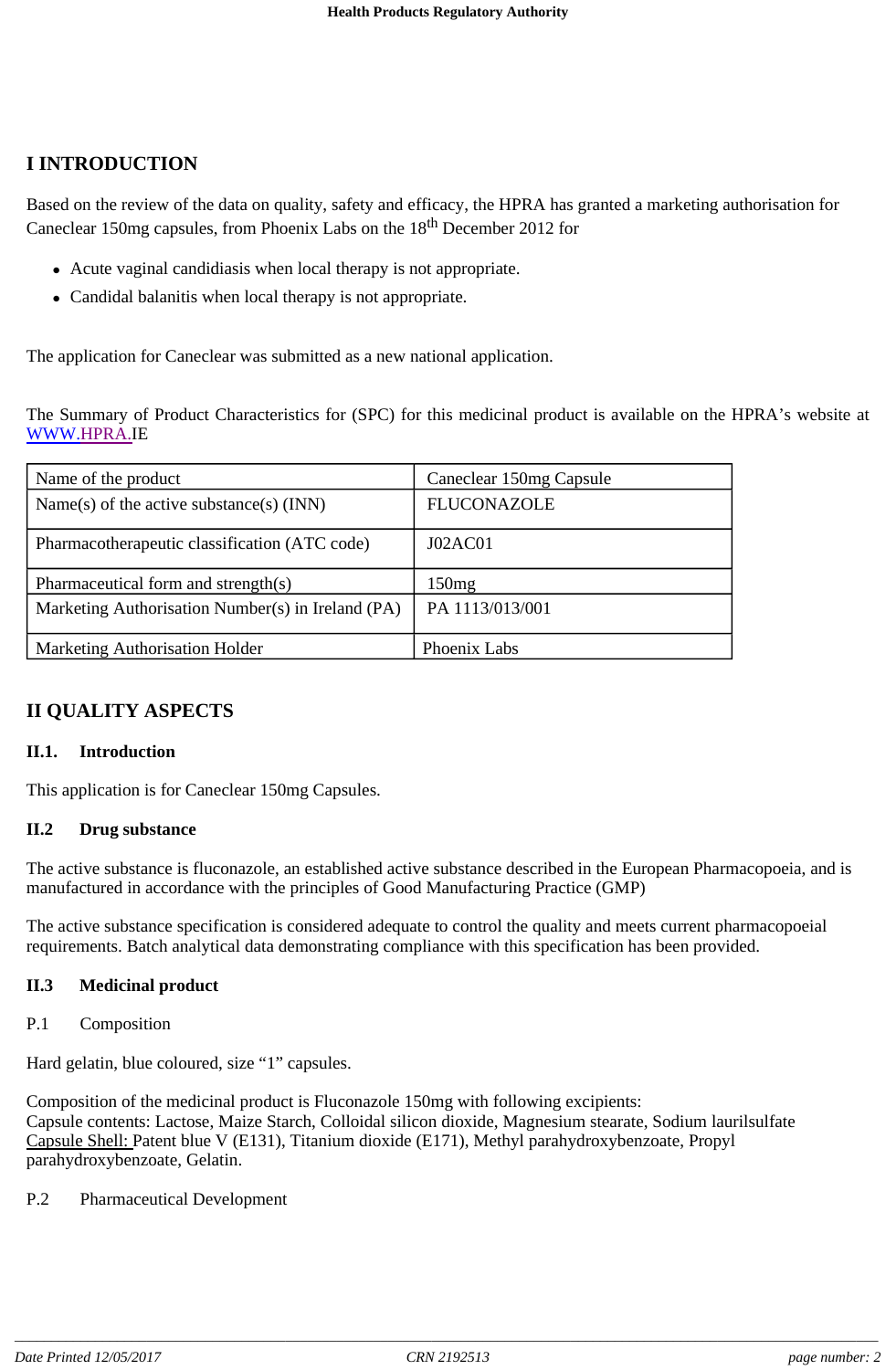The product is an established pharmaceutical form and its development is adequately described in accordance with the relevant European guidelines.

#### P.3 Manufacture of the Product

The product is manufactured in accordance with the principles of good manufacturing practice (GMP) at suitably qualified manufacturing sites.

The manufacturing process has been validated according to relevant European guidelines and the process is considered to be sufficiently validated.

P.4 Control of Other Substances (Excipients*)*

All ingredients comply with Ph. Eur. or are adequately controlled by the manufacturer's specifications.

P.5 Control of Finished Product

The Finished Product Specification is based on the pharmacopoeial monograph for hard gelatine capsules, and the tests and control limits are considered appropriate for this type of product.

The analytical methods used are described in sufficient detail and are supported by validation data.

Batch analytical data for a number of batches from the proposed production site(s) have been provided, and demonstrate the ability of the manufacturer to produce batches of finished product of consistent quality.

P.6 Packaging material

The product is presented as a single capsule in a PVC blister pack with aluminium foil backing.

Evidence has been provided that the blister material complies with EU legislation for use with foodstuffs requirements.

P.7 Stability of the Finished Product

Stability data on the finished product in the proposed packaging have been provided in accordance with EU guidelines demonstrating the stability of the product for 3 years when stored below 25°C.

#### **II.4 Discussion on Chemical, Pharmaceutical and Biological Aspects**

The important quality characteristics of the product are well-defined and controlled. Satisfactory chemical and pharmaceutical documentation has been provided, assuring consistent quality of Caneclear 150mg Capsule.

# **III NON-CLINICAL ASPECTS**

#### **III.1 Non-clinical overview**

The pharmacodynamic, pharmacokinetic and toxicological properties of fluconazole are considered well known. In view of the well established use of fluconazole, no new non- clinical studies have been performed. The non-clinical bibliographic overview on the pharmacology, pharmacokinetics and toxicology of fluconazole is thus considered adequate.

The non-clinical overview was written by an appropriately qualified expert. It contains a review of 16 references published from 1994-2006 and covers all appropriate non clinical aspects. The product literature (SmPC) is acceptable from a non-clinical perspective.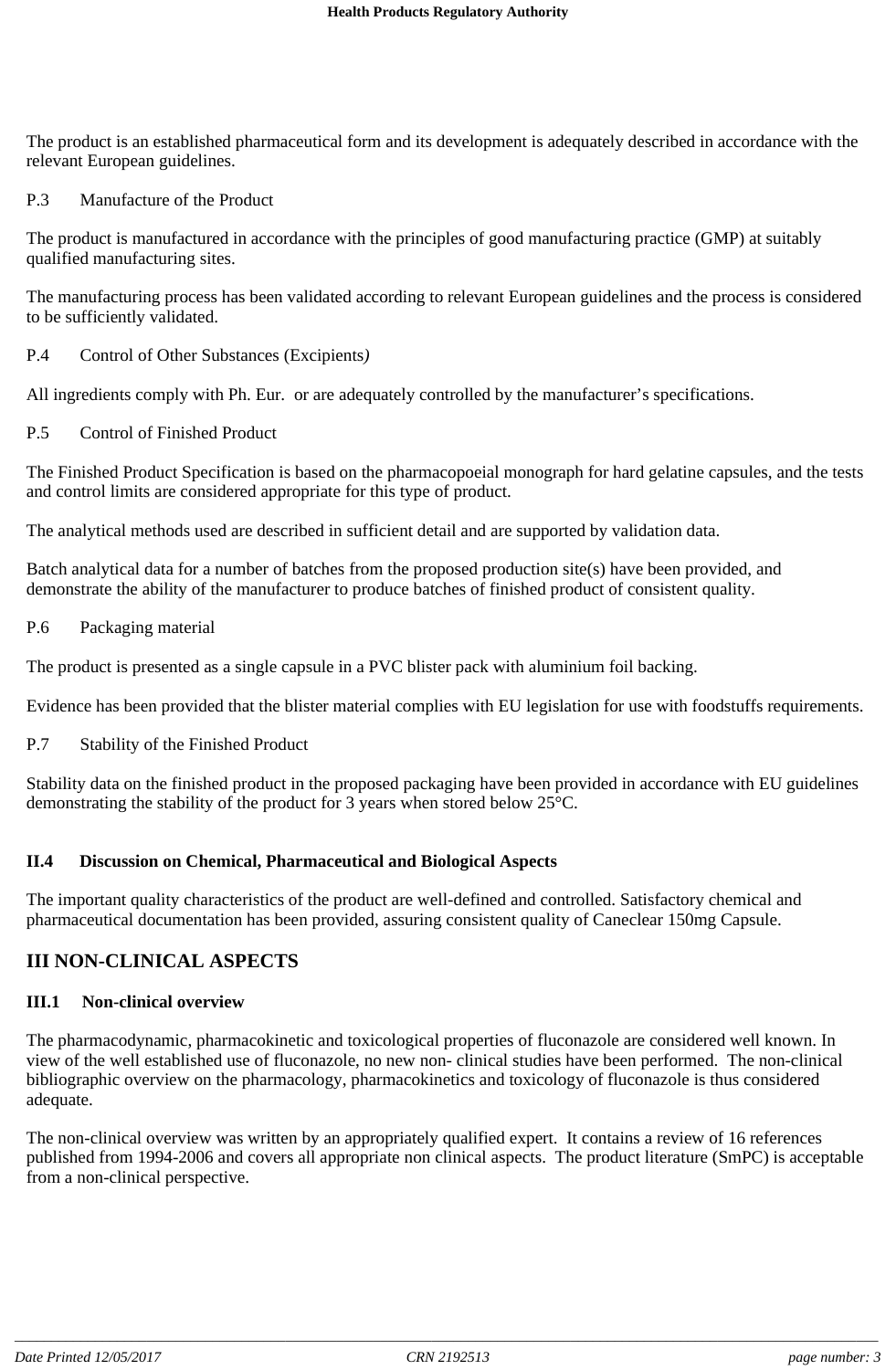# **III.2 Ecotoxicity/environmental risk assessment**

Fluconazole is not a new drug substance and has been authorised in the EU for more than 10 years. A justification has been provided for the absence of a formal environmental risk assessment based on the expectation that the introduction of this product onto the market is unlikely to result in an increase in the environmental exposure of fluconazole.

### **III.3 Discussion on the non-clinical aspects**

There are no objections to the approval of Caneclear 150mg Capsule from a non-clinical perspective.

# **IV CLINICAL ASPECTS**

### **IV.6 Discussion on the clinical aspects**

Caneclear 150mg oral capsule is identical in formulation to other 150 mg oral fluconazole products available in the European market. This application has thus been a bibliographic submission in accordance with Article 10a (wellestablished use) of Directive 2001/83/EC.

The antifungal activity of fluconazole is well known. Its spectrum of antimicrobial efficacy is well described and it remains active against most Candida species. Efficacy has been demonstrated in randomised controlled trials and other clinical settings. Its availability in a single oral dose of 150 mg capsule makes fluconazole a safe and effective treatment for genital candidiasis due to susceptible Candida species. Due to its interaction with many other drugs in routine clinical practice and its potential for adverse effects, a judicious use of the drug is advised. At the recommended dose, significant adverse effects are very rare, and Caneclear 150 mg is considered a safe and effective treatment of genital candidiasis, namely, vulvovaginal candidiasis in women candidal balanitis and in men when other treatments are not appropriate.

The content of the SmPC approved for Caneclear 150mg is in accordance with that accepted for the SmPC, package leaflet and labelling agreed during the finalised Article 30 referral procedure for Diflucan 150mg. The risk-benefit evaluation of Caneclear 150 mg is therefore considered to be positive.

# **IV.1 Introduction**

The basis of the application is that the constituent of the medicinal product (fluconazole) has a well established medicinal use with recognised efficacy, and an acceptable level of safety (pursuant to Article 10a of Directive 2001/83/EC as amended by Directive 2004/27/EC). The clinical basis of the submission rests therefore on bibliographical evidence of the efficacy and safety of fluconazole in the proposed indications. Fluconazole has been very widely studied. Evidence to support the safety and efficacy of fluconazole in the proposed indications will be presented in this overview.

#### **IV.2 Pharmacokinetics**

Fluconazole is a semi-synthetic azole designated an imidazole due to the presence of three nitrogen atoms on the azole ring, which is active against numerous yeasts, but not filamentous fungi. It acts by the inhibition of C-14 a demethylase which is required for ergo- sterol synthesis, an essential building block of fungal cell membrane.

Fluconazole is characterised by high oral bioavailability (over 80%) and widespread distribution into body fluids and tissues. Peak levels are reached in 0.5 to 1.5 h in healthy fasting adults and gastrointestinal absorption is not influenced by the gastric pH. The long half life (27–34 h) in adult population supports once daily administration. Fluconazole is poorly metabolised and the majority is excreted as unchanged medicinal product in the urine via the kidneys (60–75%) (Charlier 2006). A single tablet of 150 mg fluconazole administered once weekly achieves highly inhibitory and fungistatic concentrations in the vagina for at least four days. Levels in breast milk are 50-90% of those found in plasma, but the extent to which fluconazole crosses the placenta is not known.

Fluconazole is metabolised via the liver and the cytochrome P450 ( CYP450) family of enzymes.

Fluconazole is metabolised only to a minor extent. Of a radioactive dose, only 11% is excreted in a changed form in the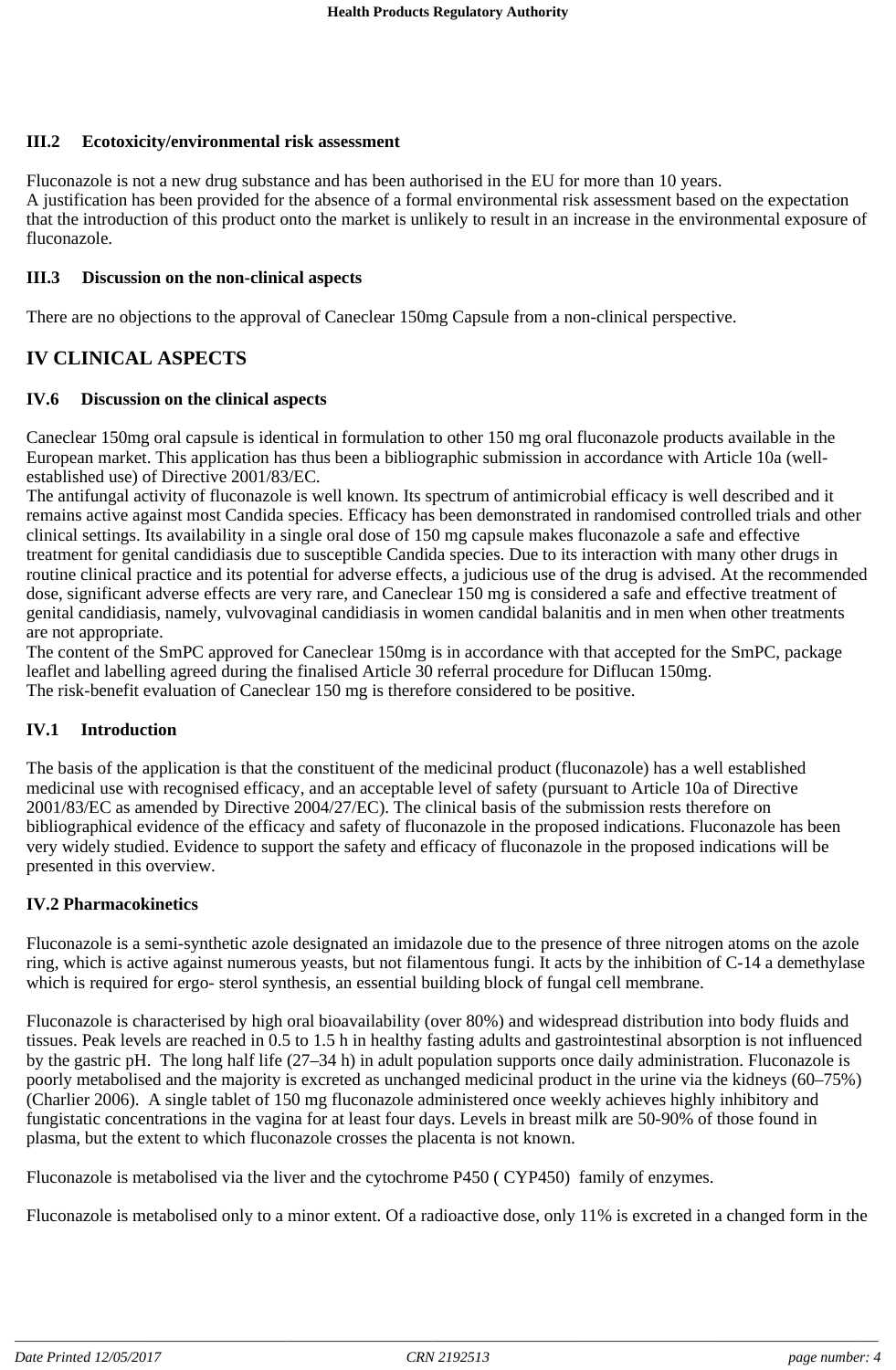urine. Fluconazole is a selective inhibitor of the isozymes CYP2C9 and CYP3A4 (see section 4.5 of the SmPC). Fluconazole is also an inhibitor of the isozyme CYP2C19.

There is a risk of increased plasma concentrations of other medicinal products metabolised by CYP2C9 or CYP3A4 (e.g. ergot-alkaloids, quinidine) when co-administered with fluconazole. The enzyme-inhibiting effect of fluconazole may persist for 4-5 days after the end of fluconazole treatment due to the long fluconazole half-life. Co administration of terfenadine is contraindicated in patients receiving fluconazole at multiple doses of 400 mg per day or higher based upon results of a multiple dose interaction study. Co administration of other medicinal products known to prolong the QT interval and which are metabolised via CYP 3A4 such as cisapride, astemizole, pimozide, quinidine and erythromycin are contraindicated in patients receiving fluconazole .The current SmPC outlines the potential interactions that could occur when fluconazole is co administered with other medicines metabolised by CYP2C9 CYP2C19 or CYP3A4.

#### **IV.3 Pharmacodynamics**

Fluconazole has a fungistatic effect, which specifically inhibits the synthesis of the fungi's ergosterol, which is believed to lead to defects in the cell membrane. In vitro, fluconazole displays antifungal activity against most clinically common Candida species (including C. albicans, C. tropicalis, C. parapsilosis,). It exhibits less activity against C. krusei and C. guilliermondi and variable activity against C.glabrata.

Fluconazole also exhibits activity in vitro against Cryptococcus neoformans and Cryptococcus gattii as well as the endemic moulds Blastomyces dermatiditis, Coccidioides immitis, Histoplasma capsulatum and Paracoccidioides brasiliensis.

No other significant pharmacodynamic effects have been identified in humans with single doses of 150 mg. A single tablet of 150 mg fluconazole administered once weekly achieves highly inhibitory and fungistatic concentrations in the vagina for at least four days and is effective in treating uncomplicated vulvovaginal candidiasis caused by C. albicans in immunocompetent women.

#### Resistance

Candida species have developed a number of resistance mechanisms to azole antifungal agents. Fungal strains which have developed one or more of these resistance mechanisms are known to exhibit high minimum inhibitory concentrations (MICs) to fluconazole which impacts adversely efficacy *in vivo* and clinically.

There have been reports of superinfection with Candida species other than C. albicans, which are often inherently not susceptible to fluconazole (e.g. Candida krusei). Such cases may require alternative antifungal therapy. The emergence of strains of Candida species resistant to fluconazole has become increasingly important but it is generally restricted to immunocompromised patients receiving long-term prophylaxis with fluconazole.

#### **IV.4 Clinical Efficacy**

No new clinical data have been supplied with this application and none are required for an application of this type. The efficacy and safety of Caneclear 150 mg Capsule in the treatment of acute or vaginal candidiasis and candidal balanitis in this application is based on bibliographic evidence. An extensive clinical database is available in the public domain for fluconazole, and was reviewed in the detailed Clinical Overview presented with this application.

#### Epidemiology

Information on the incidence of vulvovaginal candidiasis is incomplete, since the disease is not a reportable entity and data collection is limited by inaccuracies of diagnosis and the use of non-representative study populations. However it is reported that the infection, caused by Candida species, affects 70-75% of women at least once during their lives, most frequently young women of childbearing age. 40-50% of women will experience a recurrence. 5-8% of adult women have recurrent vulvovaginal candidiasis, defined as four or more episodes every year. (Sobel JD 2007)

#### Vulvovaginal candidiasis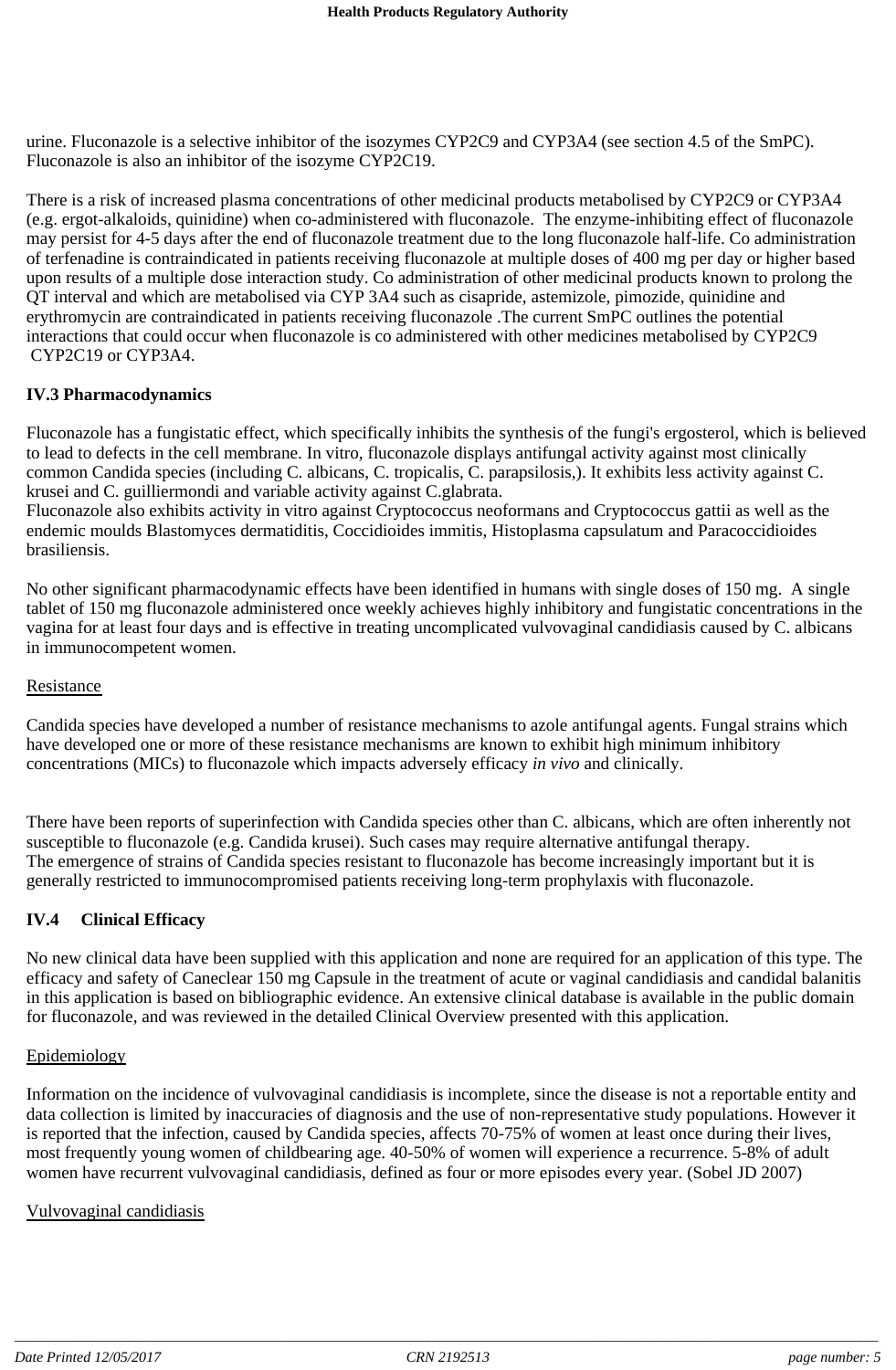Fluconazole administered as a single 150 mg oral dose proved to be as safe and effective as 7 days of intravaginal clotrimazole therapy for Candida vaginitis during a multicentre, randomized, prospective, single-blinded study of 429 patients. The authors in this study felt that the therapy of vaginitis should be individualized, taking into consideration severity of disease, history of recurrent vaginitis, and patient preference. (Sobel JD et al 1995)

A study aimed at evaluating the accuracy of clinical diagnosis by comparing it with microbiologic test results, and to determine the causative agents of vaginal infections has concluded that the clinical diagnosis of vaginal infection is inadequate and should be confirmed with microbiological testing if the resources are available (Karaca et al 2007). Diagnosis of vulvovaginal candidiasis requires a correlation of clinical findings, microscopic examination, and vaginal culture. There is no reliable serological or antigen detection technique available for the diagnosis of vulvovaginal candidiasis.

The majority of cases of acute symptomatic vulvovaginal candidiasis are caused by Candida albicans, but in recent years an increase has been observed in the frequency of non-albicans Candida infections, especially due to C. glabrata and C. tropicalis. Between 85% and 95% of yeast strains isolated from the vagina belong to the species Candida albicans. The remainders are non-albicans Candida species, the most common of which is Candida glabrata. However in some parts of the world, non-albicans isolates, notably C glabrata, affect 10-20% of women. Susceptibility testing performed on vaginal yeast isolates collected from January 1998 to March 2001 from 429 patients with suspected vulvovaginal candidiasis identified C. albicans as the most common species associated with vulvovaginitis (76%), followed by C. glabrata (16%). The overall percentage of non-albicans vaginitis (24%) was higher than in previous reports. Both topical antifungals and oral fluconazole was found to have excellent activity versus *C. albicans*, but less activity versus non-albicans species. (Richter S et al, 2005)

In 1999 Edelman et al. conducted a search of the medical literature which identified 14 studies that compared singledose therapy for vaginal candidiasis in non-pregnant women. In eight of these studies, fluconazole 150 mg orally was one of the treatments studied. Other treatments studied included clotrimazole, econazole, itraconazole, miconazole, terconazole and fenticonazole. These studies, conducted according to similar study designs, evaluated clinical and mycologic cure rates. There were few significant differences in either the clinical or mycologic cure rates of singledose therapy, and no one therapy was consistently better than any other (Edelman et al 2009).

In a review of 19 trials that assessed the relative effectiveness of oral versus intra-vaginal anti-fungals for the treatment of uncomplicated vulvovaginal candidiasis the authors concluded that no statistically significant differences were observed in clinical cure rates of anti-fungals administered by the oral and intra-vaginal (topical) routes for the treatment of uncomplicated vaginal candidiasis. No definitive conclusion could be made regarding the relative safety of oral and intra-vaginal anti-fungals for uncomplicated vaginal candidiasis. (Nurbai M et al Cochrane Collaboration 2009).

Single dose fluconazole is well established as an effective treatment for uncomplicated vulvovaginal candidiasis.

#### Candidal Balanitis

Candidal Balanitis is clinically diagnosed and can be confirmed by laboratory tests. (Edwards et al 2001) A pilot open non-comparative study suggests that single oral dose of 150 mg fluconazole is an effective, well tolerated and convenient treatment for men presenting with symptomatic candidal balanitis. A total of 14 men presenting with preputial soreness and signs of erythema of the glans and prepuce, who were culture-positive for Candida albicans entered into this study. One patient was an insulin-dependent diabetic and another had recently been treated with antibiotics for a sore throat; none of the others had predisposing systemic or local conditions. All 11 of the patients who returned for follow-up evaluation 7-10 days later were found to be mycologically cured. All were symptomatically improved. No side effects were reported by any of the patients. (Kinghorn et al 1990)

In another study in an outpatients' centre in Austria, single oral dose of 150 mg fluconazole has been found to be of comparable efficacy and safety to clotrimazole cream in patients with balanitis. (Stary et al 1996) The randomized, open-label parallel-group multicentre study compared 64 patients treated with 150 mg oral fluconazole and 68 with clotrimazole applied topically twice daily for 7 days.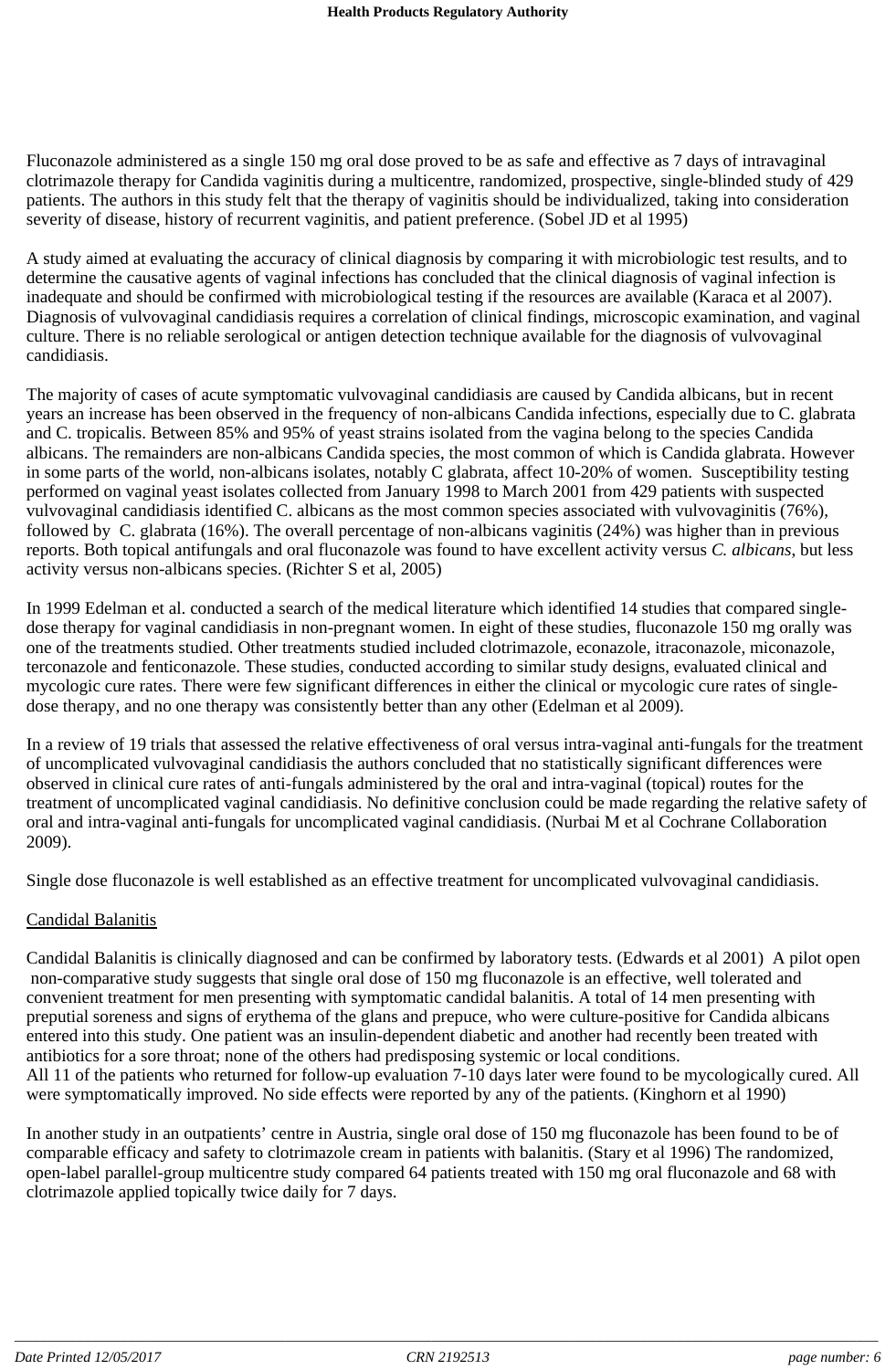At short term follow up, 92% and 91% respectively were clinically cured or improved. Candida albicans was eradicated in 78% and 83% of patients respectively. Median time to relief of erythema was 6 days for fluconazole and 7 days for clotrimazole. Twelve of 15 patients who had received previous topical therapy for balanitis said they preferred oral therapy. At the one month follow up visit, 24/36 and 29/33 patients in the two groups were clinically cured or improved. Nine in the fluconazole group experienced a relapse; 6 of these 9 patients reported previous episodes of this infection during the past year. Two patients in the clotrimazole group had a relapse; neither had a history of previous episodes. Mycological eradication was noted in 26/36 and 25/33 patients in the two groups. Both treatment regimens were well tolerated.

During a recent referral under Article 30 of Directive 2001/83/EC for the 150 mg, one capsule presentation for Diflucan (fluconazole) it was noted that the indication for genital candidiasis and more specifically vulvovaginal candidiasis in adult women and candidal balanitis in adult men was authorised in some member states for the 150 mg, one capsule presentation due to the convenience of one dose treatment. The CHMP accepted that the data presented by the marketing authorisation holder was satisfactory for these indications. However as the first line treatment of uncomplicated candidiasis and candidal balanitis is topical application of an antifungal, the one 150 mg capsule presentation was specifically indicated for the genital candidiasis indications in adults when local therapy was not appropriate.

For the one 150 mg capsule presentation the section 4.1 of the SPC was agreed by the CHMP as follows:

*Fluconazole is indicated in the following fungal infections in adults (see section 5.1):*

- *Acute vaginal candidiasis when local therapy is not appropriate.*
- *Candidal balanitis when local therapy is not appropriate.*

Therapy may be instituted before the results of the cultures and other laboratory studies are known; however, once *these results become available, anti-infective therapy should be adjusted accordingly. Consideration should be given to official guidance on the appropriate use of antifungals.*

Section 4.1 of the SPC for Caneclear 150mg has been updated inline with the outcome of this Article 30 referral procedure.

# **IV.5 Clinical Safety**

The applicant has submitted a risk management plan outlining the known safety profile of fluconazole. As this product has been available for many years and is used extensively globally, no further safety procedures beyond normal pharmacovigilance activities are required to monitor the safety of the product.

The Marketing Authorisation Holder submitted a set of documents describing the Pharmacovigilance System, including information on the availability of an EU Qualified Person for Pharmacovigilance (EU-QPPV) and the means for notification of adverse reaction reports in the EU or from a Third Country.

#### Safety Overview

The application is a bibliographic submission for a generic product and so there are no extensive company generated clinical trial data. Supportive information for the well-characterised safety profile comes from published articles on fluconazole.

Fluconazole is generally well tolerated. Common side effects include headache, nausea, vomiting, diarrhea, abdominal pain and raised alanine aminotransfersase (ALAT). Other rarer side effects do occur especially with doses > 400 mg/day or in patients with significant comorbidity. (Charlier C 2006). In some patients, particularly those with serious underlying diseases such as AIDS and cancer, abnormalities in haematological, hepatic, renal and other biochemical function test results have been observed during treatment with fluconazole.

#### Hepatic system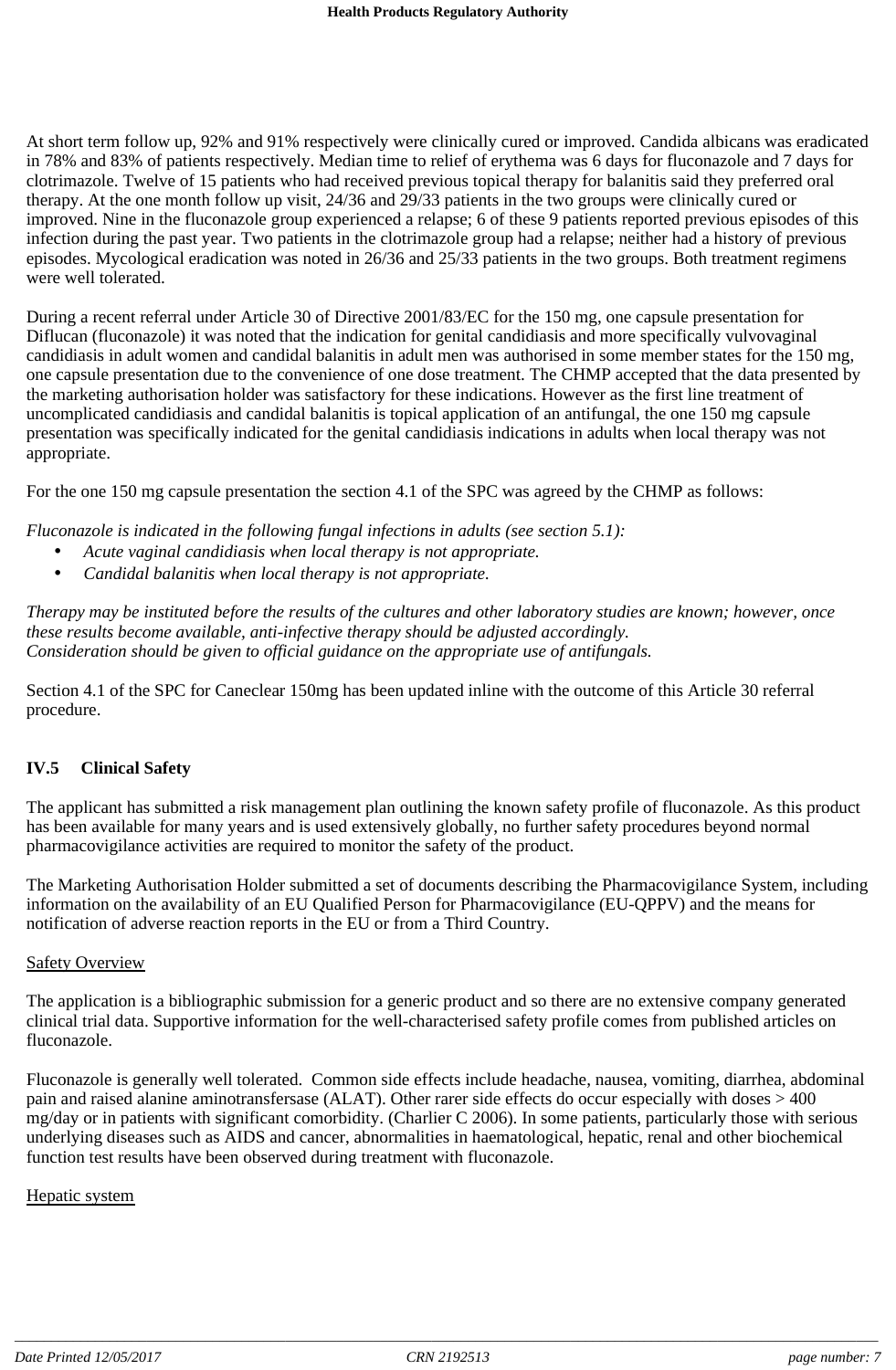Severe hepatic toxicity, including death, has been reported in rare cases, primarily in patients suffering from serious underlying diseases. No obvious relationship between hepatotoxicity and total daily dose of fluconazole, duration of therapy, gender or age of the patient has been observed. The benefits of the treatment should be evaluated against the risks of developing serious liver damage if therapy is continued in patients whose liver enzyme values rise during fluconazole treatment. Fluconazole should be discontinued if clinical signs or symptoms consistent with liver disease develop during treatment.

#### Dermatological reactions

Patients have rarely developed exfoliative cutaneous reactions, such as Stevens-Johnson syndrome and toxic epidermal necrolysis, during treatment with fluconazole. AIDS patients are more prone to the development of severe cutaneous reactions to many medicinal products. If a rash, which is considered attributable to fluconazole, develops in a patient treated for a superficial fungal infection, further therapy with this medicinal product should be discontinued.

#### Cardiovascular system

Some azoles have been associated with QT-interval prolongation. This includes fluconazole, which is listed by the WHO as the causative agent of Torsades de Pointes (TdP). TdP occurs with a low frequency, but is however, potentially life threatening. There is a lack of knowledge on the predictability of TdP despite known risk factors, and thus the true incidence rate is not known. (EMEA/CPMP/6236/04 Fluconazole Tiefenbacher). Fluconazole should be used with caution in patients with potentially proarrythmic conditions such as:

•Congenital or documented acquired QT prolongation

•Cardiomyopathy, in particular when heart failure is present

•Sinus bradycardia

•Existing symptomatic arrhythmias

•Concomitant medication not metabolised by CYP3A4 but known to prolong QT interval.

Drug- induced TdP may be mediated through a primary drug effect, by blocking the repolarising outward current IKr (hERG channel). Drug induced TdP may also occur as a secondary drug effect mediated through repolarisation modifying factors such as hypokalaemia, bradycardia, gender, heart failure or through pharmacokinetic interactions when for instance an inhibitor of a CYP450 metabolic enzyme is co- administered with a QT prolonging drug which is a substrate of this enzyme, or other metabolic factors, such as liver or renal disease. Case reports indicate that fluconazole might have the potential to induce QT prolongation leading to serious cardiac arrhythmia. Patients treated concurrently with fluconazole and other drugs that prolong QT interval should be carefully monitored, since an additive effect can not be excluded.

Fluconazole use in special populations

#### Pregnancy and lactation

Data from several hundred pregnant women treated with standard doses (below 200 mg/day) of fluconazole, administered as a single or repeated dose during the first trimester; do not indicate undesirable effects on the foetus. Five cases of high-dose treatment have been identified, resulting in malformations in 4/5 live births. The malformations in all four cases seem consistent with the pattern described as the Antley-Bixler syndrome. Antley-Bixler syndrome is a rare disorder characterized by craniosynostosis, midface hypoplasia, radiohumeral synostosis, joint contractures, arachnodactyly, and femoral bowing and fractures.

The population-based Pharmaco-Epidemiological Prescription Database of the County of North Jutland, Denmark, initiated on 1 January 1991, was used to identify 176 prescriptions for all singleton pregnant women in the county who gave birth in the period from 1991 to 1996. A total of 165 pregnant women exposed to fluconazole around conception and/or in pregnancy were identified. The control group consisted of 13,327 women who did not receive any reHPRAursed prescription 30 days before or during their pregnancies. The prevalence proportion of malformation was 3.3% in the exposed and 5.2% in the control group. No elevated risk of malformation was found (odds ratio: 0.65, 95% confidence limits: 0.24-1.77). (Sorensen 1999).

A prescription-event monitoring study with special reference to the outcome of pregnancy concluded that fluconazole, is a safe and effective treatment for vaginal candidiasis (Inman et al 1994).